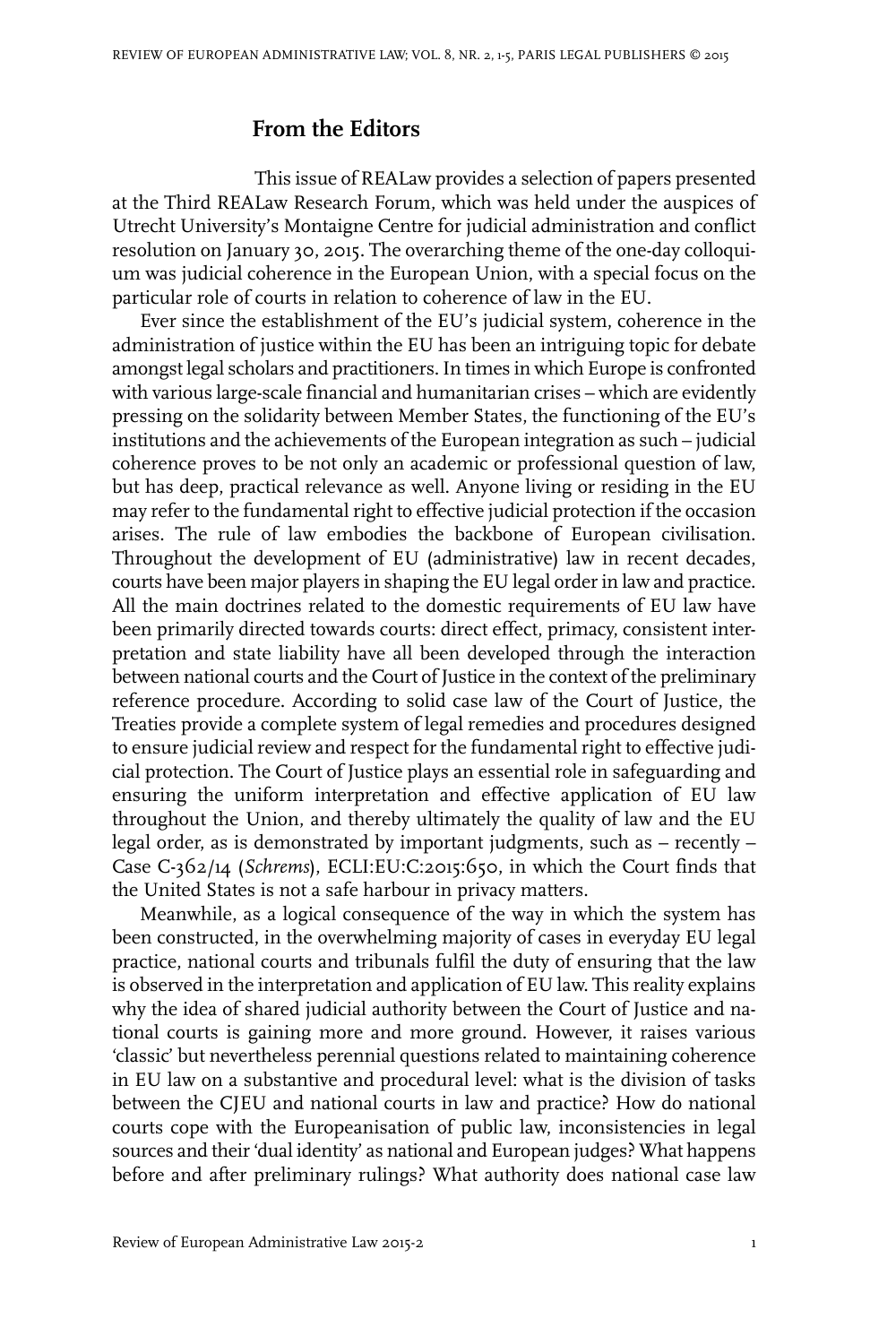interpreting European law hold? To what extent should judicial coherence and unity be strived for? All questions that REALaw aims to study and address as an academic journal. At the same time, these are questions which are very relevant in current EU case law developments as well.

On Wednesday 9 September 2015 the Second Chamber of the Court of Justice delivered judgments in the Case C-160/14 (*Ferreira da Silva*), ECLI:EU:C:2015:565 and Joined Cases C-72/14 and C-197/14 (*X v. Inspecteur van Rijksbelastingdienst* and *T.A. van Dijk v. Staatssecretaris van Financiën*), ECLI:C:2015:564. One of the issues in both preliminary rulings concerned the responsibility of supreme national courts in the context of the preliminary reference procedure, especially in the situation in which other (lower) national courts have given conflicting decisions concerning the interpretation and application of EU law. In its judgments, which in our opinion must be read in close connection with each other, the Court stresses that determining whether an *acte clair* exists, as an exception to the obligation to refer a matter to the Court of Justice for a preliminary ruling, is as a matter of principle the sole responsibility of the national highest court. In *Ferreira da Silva* the Court gives the following guidance:

'41 In itself, the fact that other national courts or tribunals have given contradictory decisions is not a conclusive factor capable of triggering the obligation set out in the third paragraph of Article 267 TFEU.

42 A court or tribunal adjudicating at last instance may take the view that, although the lower courts have interpreted a provision of EU law in a particular way, the interpretation that it proposes to give of that provision, which is different from the interpretation espoused by the lower courts, is so obvious that there is no reasonable doubt.

43 However, so far as the area under consideration in the present case is concerned and as is clear from paragraphs 24 to 27 of this judgment, the question as to how the concept of a 'transfer of a business' should be interpreted has given rise to a great deal of uncertainty on the part of many national courts and tribunals which, as a consequence, have found it necessary to make a reference to the Court of Justice. That uncertainty shows not only that there are difficulties of interpretation, but also that there is a risk of divergences in judicial decisions within the European Union.

44 It follows that, in circumstances such as those of the case before the referring court, which are characterised both by conflicting lines of case-law at national level regarding the concept of a 'transfer of a business' within the meaning of Directive 2001/23 and by the fact that that concept frequently gives rise to difficulties of interpretation in the various Member States, a national court or tribunal against whose decisions there is no judicial remedy under national law must comply with its obligation to make a reference to the Court, in order to avert the risk of an incorrect interpretation of EU law.'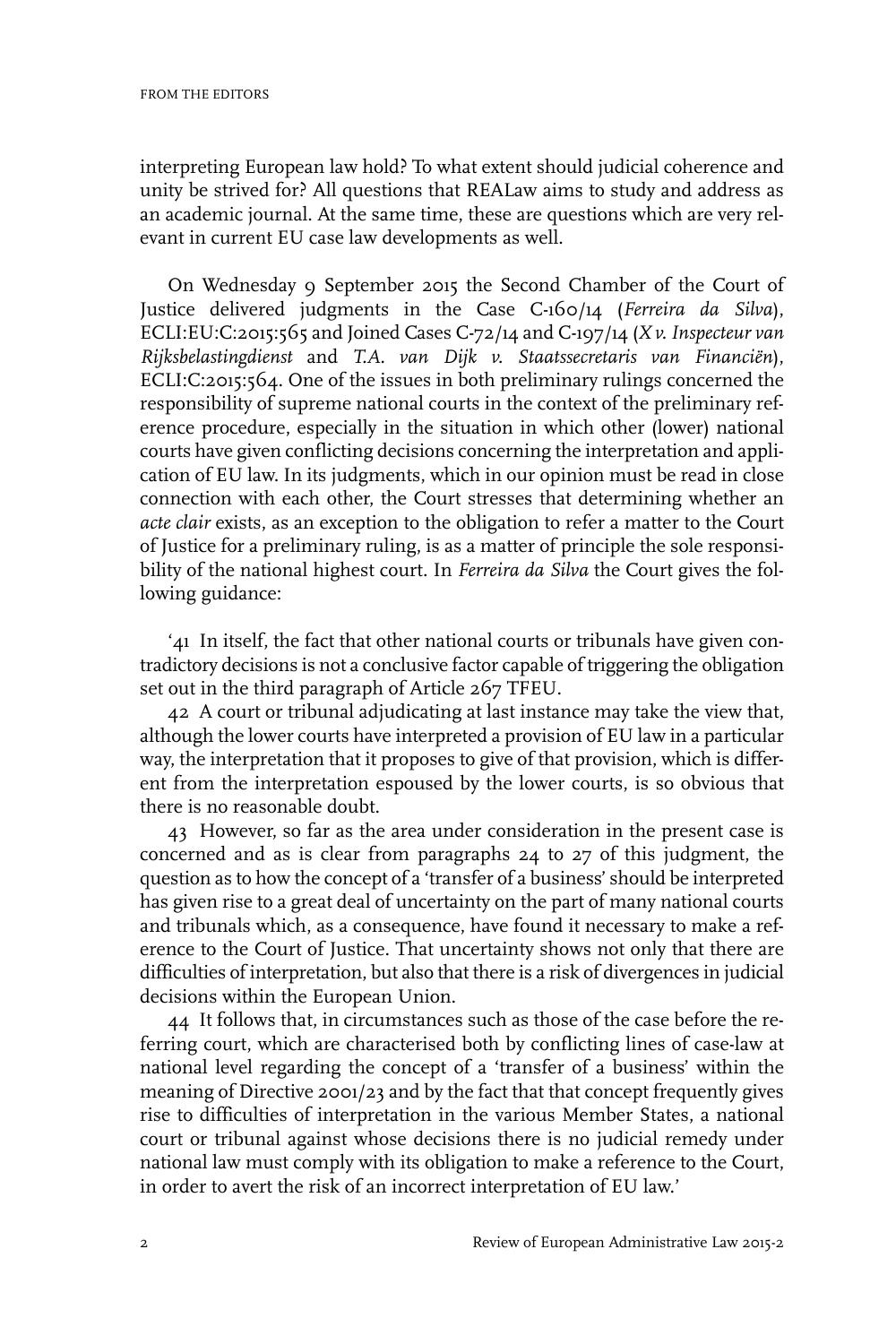Interestingly enough, the Court of Justice *de facto* acknowledges the body of case law on EU law by national courts, not only within the Member State of the national court itself but also the case law on EU law by national courts in other Member States. Paradoxically, the Court of Justice leaves the responsibility to decide on the question of whether the correct application of EU law is obvious and without any reasonable doubt to the national highest court. Meanwhile, in *Ferreira da Silva* the Court comes to the conclusion that there was no *acte clair* and the Portuguese Supremo Tribunal de Justiça should have used the preliminary reference procedure. However, in the *X and Van Dijk* judgment – delivered on the same day and with the same reporting judge – the Court of Justice seems to leave more discretion to national courts of final instance.In that case the referring court explicitly asked whether a highest national court is required to make a reference to the Court in the situation when a lower national court, in a case similar to the one before it concerning exactly the same legal issue, had made a reference to the Court or whether the highest national court is required in such situation to wait until the Court has given its preliminary ruling. The Court takes a similar approach, but ends up with a different conclusion: a national court is not required to make a reference to the Court of Justice on the sole ground that a lower national court, in a case similar to the one before it and involving the same legal issue, has referred a question to the Court for a preliminary ruling; nor is it required to wait until an answer to that question has been given. The Court explains:

'54 It should be remembered, in particular, that the obligation on national courts and tribunals against whose decision there is no judicial remedy to refer a matter to the Court of Justice under the third paragraph of Article 267 TFEU is based on cooperation, established with a view to ensuring the proper application and uniform interpretation of EU law in all the Member States, between national courts, in their capacity as courts responsible for the application of EU law, and the Court.

60 Thus, although in a situation such as that at issue in the main proceedings a supreme court of a Member State must bear in mind in its assessment that a case is pending in which a lower court has referred a question to the Court of Justice for a preliminary ruling, that fact alone does not preclude the supreme court of a Member State from concluding, from its examination of the case and in keeping with the criteria laid down in the judgment in *Cilfit and Others* (283/81, EU:C:1982:335), that the case before it involves an 'acte clair'.

61 Lastly, since the fact that a lower court has made a reference to the Court for a preliminary ruling on the same legal issue as that raised before the national court ruling at final instance does not in and of itself preclude the criteria laid down in the judgment in *Cilfit and Others* (283/81, EU:C:1982:335) from being met, with the result that the latter court might decide to refrain from making a reference to the Court and resolve the question raised before it on its own,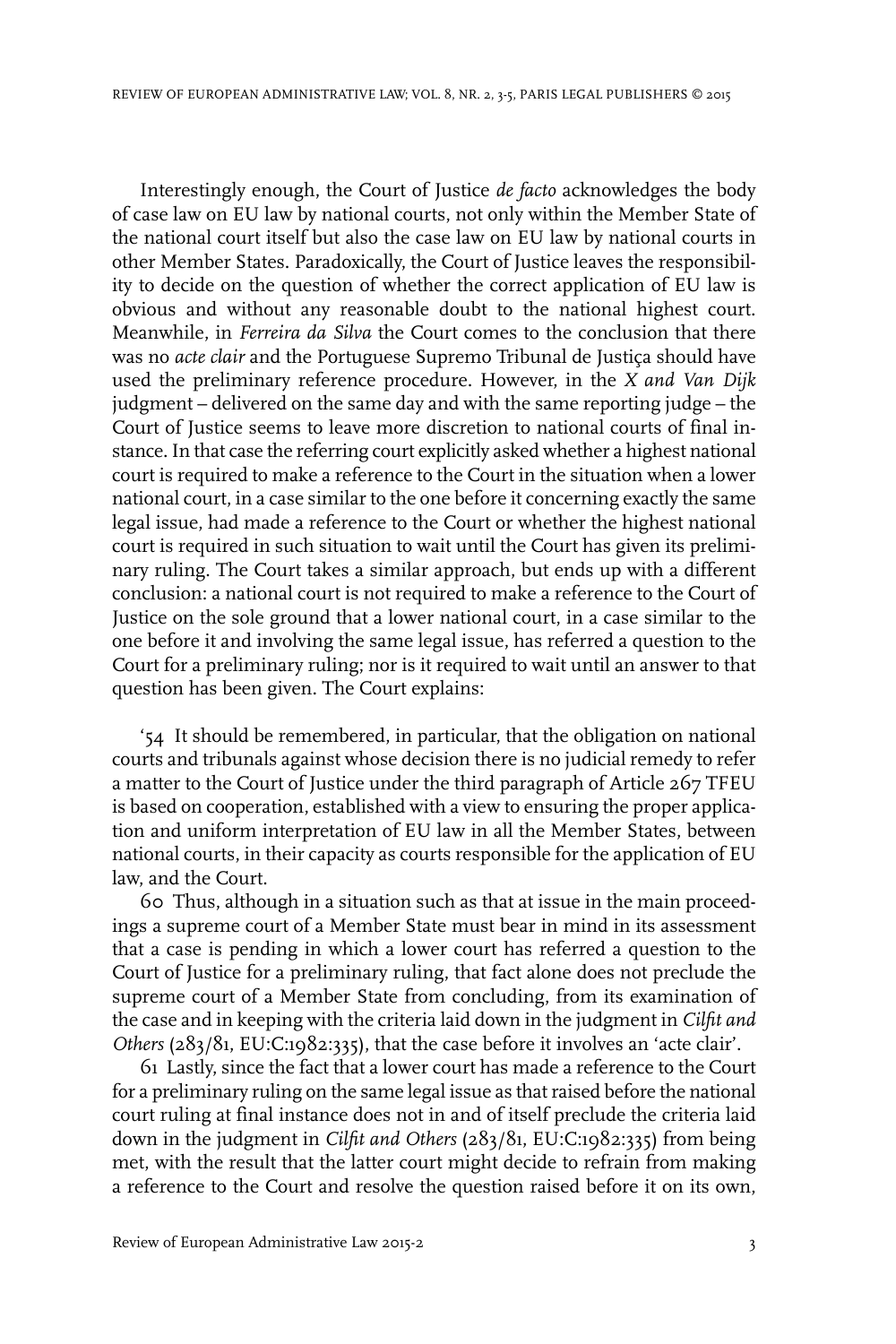nor is the supreme national court required to wait until the Court of Justice has given an answer to the question referred for a preliminary ruling by the lower court.'

These judgments clearly illustrate that judicial coherence in the EU concerns a shared responsibility of the Court of Justice and the courts in the Member States. Between the lines, anticipation of the growing horizontal interaction between national courts of the EU Member States can be observed.

This issue of *REALaw* starts with the stimulating keynote lecture given at the research forum by *Morten Broberg*. Broberg elaborates and explores the preliminary reference procedure as a (potential) private party remedy and proposes amendments to the procedure before the Court to enhance this function. The preliminary reference procedure is also the central topic of the contributions of *Ramona Grimbergen*, who discusses and criticizes the incoherent approach by the Court of its jurisdiction (competence) and of the admissibility of preliminary questions, and of *Ricardo García Antón*, who states that the Court, when deciding on preliminary references in direct taxation matters, has developed into a constitutional court. *Clelia Lacchi* explores the implications of the interference by the European Court of Human Rights (ECrtHR) with the preliminary reference procedure in for instance Dhahbi versus Italy. In her view this interference, although not entirely consistent with the Court's approach, enhances the judicial protection of individuals.

Another group of contributions is concerned with the coherence and dialogue between the Court of Justice and the ECrtHR. *Malu Beijer* focusses on the development by the Court of a positive obligations doctrine and suggests that the Court may draw further inspiration from the case law of the ECrtHR. *Dominic Düsterhaus* discusses the tension between the principle of mutual trust and effective judicial protection in the area of Freedom, Security and Justice (AFSJ). According to him, to prevent interference by the ECrtHR, redress of this tension should primarily be sought from the Court of Justice. *Hemme Battjes* and *Evelien Brouwer* focus on the same tension in area of EU asylum law and on the interaction between the Court, the ECrtHR and the national courts in this area. They consider the emphasis by the Court on the principle mutual trust a dangerous development for the protection of fundamental rights.

Other articles concentrate on questions of judicial coherence at the national level when applying EU concepts. In this regard, *Sim Haket* discusses the application of the EU obligation of consistent interpretation in the United Kingdom and the Netherlands, and concludes that the approach in both Member States is remarkably coherent. *Franziska Grashof* explores the procedural judicial coherence in environmental matters (*locus standi*, time limits, costs) in England, Germany and the Netherlands, under the influence of EU law and the Aarhus Convention. She witnesses an approximation of litigations rules between these Member States, also caused by national reforms which are independent from